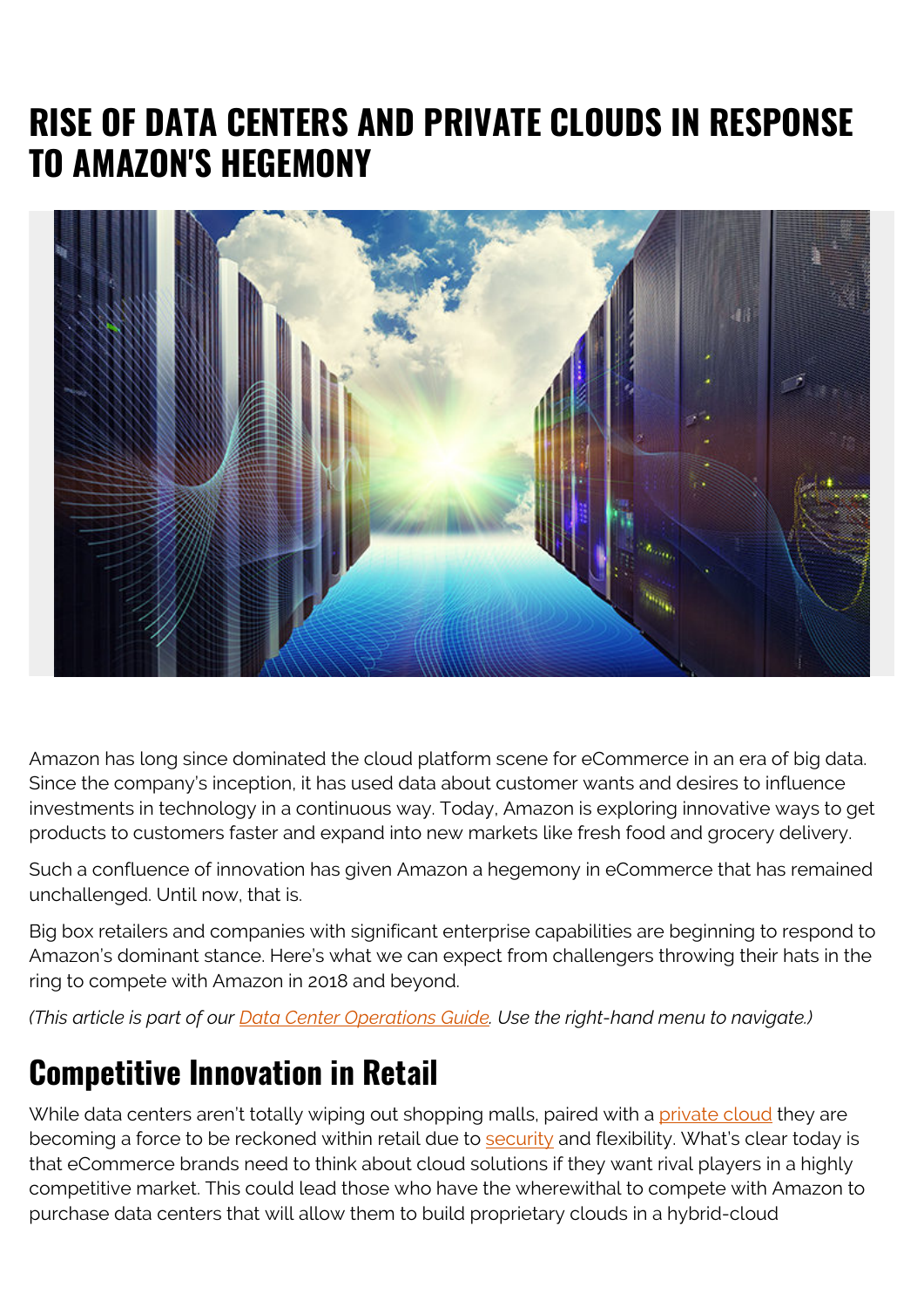environment.

### **Sizing Up the Competition**

The ability to compete with Amazon is no small undertaking. There are only a handful of sizable retailers who stand poised to put a dent in Amazon's market share. These are:

- **Walmart:** retail giant in the brick and mortar big box sector
- **Apple:** trailblazer of stores as a showcase in addition to being a major media competitor with iTunes (the largest online store for music and media)
- **Target:** big box retailer with high standards for customer satisfaction
- **Best Buy:** big box store specializing in technology and media
- **Alibaba Group:** [Sixth largest internet retailer](http://www.alibabagroup.com/)
- **eBay, Zulily, Wayfair:** other popular eCommerce sites

Within this space, companies like Walmart are beginning to leverage the advantages of private cloud computing to better compete with Amazon.

### **Benefits of Private Cloud for eCommerce**

A private cloud refers to a cloud solution dedicated for use by a single organization. The data center resources may be located on-premise or operated off-site by a third-party vendor. A switch to a private cloud is an ideal choice for large enterprises that require advanced data center technologies to operate efficiently and cost-effectively as well as organizations which possess the financial resources to invest in high performance and availability technologies.

#### **Establishes Trust Among Customers**

Implementing a private cloud is one way enterprise retailers convey security and trust because their customers know that their personal information is being stored in a dedicated and secure environment that cannot be accessed by other organizations. Said another way, private clouds offer presumably a secure architecture with fewer backdoors for hackers.

### **Highly Available**

A major benefit of private clouds relates to high availability sensitive mission-critical IT workloads. This is especially important in the retail space when it comes to page load times and server availability because proprietary private clouds are typically more reliable and higher velocity.

Overall, access to data is typically much quicker in the case of on-premise private cloud environments because the information doesn't have as far to travel compared with a public cloud.

### **Greater Flexibility**

Private clouds have limitless potential for flexibility and scalability. While these proprietary server environments require considerably more management at the data center level compared to public cloud services, a well managed private cloud can offer enterprises more customizable solutions than any public cloud.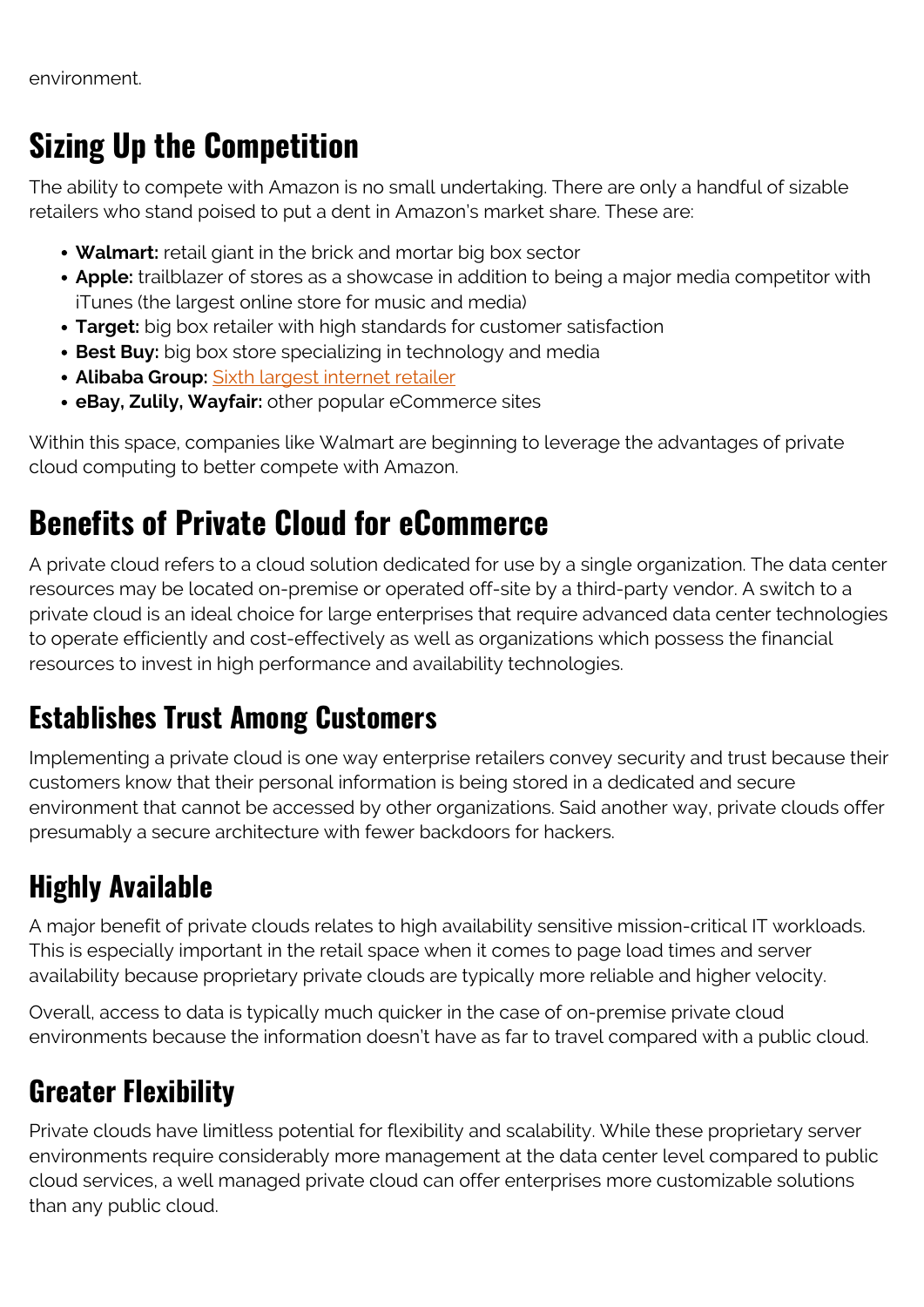#### **Data Storage**

Data storage is a priority for retailers who store important customer information. Although private cloud storage is similar to public cloud storage as it regards scalability, usability and flexibility, the major difference arises when we add security to the mix. Private cloud storage, also known as internal cloud storage requires the implementation of a data center, which keeps all of a company's data centrally housed. Think of a data center as the hub for IT operations and equipment.

#### **Compliance Standards**

A private cloud can also help large retailers reduce their risk by adhering to compliance standards of organizations that govern a number of industries. No organization wants to experience a data breach of the magnitude of Target or Home Depot's from a few years ago. Although these incidents were non-cloud, if retailers learned anything from the media backlash that occurred at the time, it's that it pays to keep your data safe.

#### **Walmart Response to Amazon Hegemony**

We know that private clouds establish trust while offering accessibility, security and flexibility. Therefore, it's no surprise that Walmart, like Amazon, has now embarked on the proprietary cloud journey.

In recent years, Walmart acquired six [data centers](http://www.informit.com/store/art-of-the-data-center-a-look-inside-the-worlds-most-9781587142963) in what is considered their "[best chance at taking](https://www.reuters.com/article/us-walmart-cloud/walmart-goes-to-the-cloud-to-close-gap-with-amazon-idUSKCN1FY0K7) [on Amazon"](https://www.reuters.com/article/us-walmart-cloud/walmart-goes-to-the-cloud-to-close-gap-with-amazon-idUSKCN1FY0K7). In fact, some in the industry predict that Walmart hopes to create the world's largest private cloud with these heavy investments.

The facilities took around five years to build, but since going online have boosted Walmart's competitiveness. Indeed, Reuters reports that Walmart's online sales growth has been outpacing industry standards.

In addition, Tim Kimmet, head of cloud operations at Walmart, suggests the shift to a private cloud is helping the company to improve services both online and in-store. The increase in service levels powered by cloud technology could be the beginning of a race to close the gap between Walmart and Amazon, while breathing new life into in-store shopping.

But the truth is, Walmart has a long way to go. As reported by Reuters, Walmart's share of the US ecommerce market stands at 3.6%, while Amazon controls a whopping 43.5%.

Another question that has popped up is whether Walmart will enter the cloud services market to compete with Amazon's AWS and add another revenue stream to its model. Kimmet indicated they had not ruled this idea out for the future.

### **Trends in Retail**

Retailers big and small are becoming more reliant on cloud technology to power their business. Some trends, like showrooming, allow retailers to save on in-store operational costs while gently shifting most of their business to online shopping. This gives retailers the flexibility and scalability to support more customers, and also to collect important customer data that may one day allow them to compete with retail giants like Walmart and Amazon.

In addition, there are a number of startups hoping to create their own competitive advantages: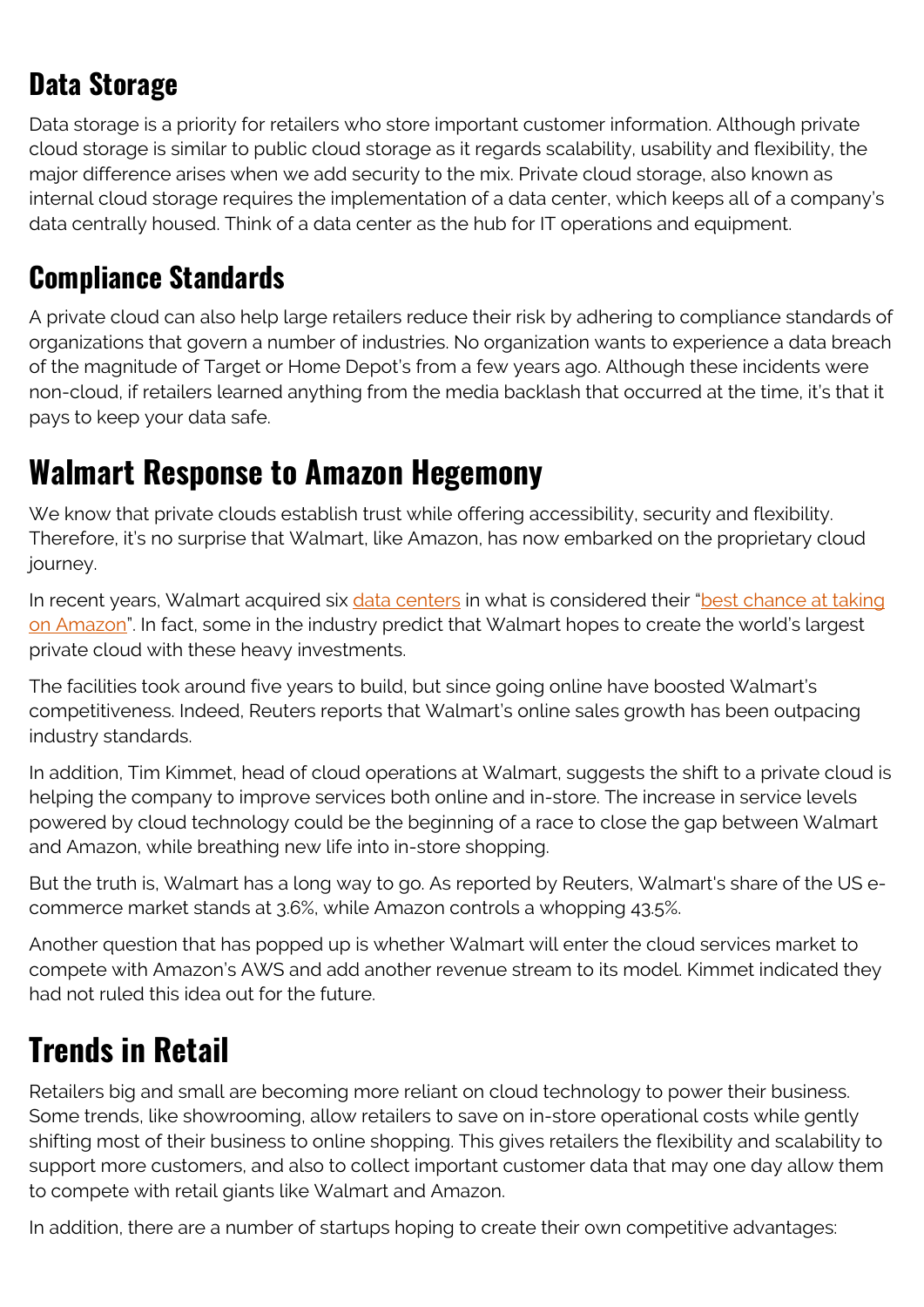- [CommonSense Robotics](https://www.crunchbase.com/organization/commonsense-robotics): a robotics logistics company automating fulfillment centers-as-aservice
- [Flytrex:](https://www.crunchbase.com/organization/flytrex) fully operational drone delivery service
- [Brinng:](https://www.crunchbase.com/organization/bringg) innovative last mile delivery service

These startups are bringing innovation to fulfillment and delivery for some retailers. But what's going to propel large enterprise eCommerce platforms closer to Amazon status sooner than later is a switch to data centers with a private cloud.

While not every retailer can afford a private cloud, as-a-service innovations have allowed all businesses to benefit from things like payment processing in the cloud, without the hassle of a lot of expensive equipment and operational processes.

Whether public, hybrid-cloud or private cloud solutions, the future of retail lies in the cloud.

## **The Rise of Data Centers & Private Clouds**

While more and more retailers deploy cloud solutions that increase their efficiency and deliver more value to customers, the acquisition of data centers and implementation of private clouds will be limited to larger enterprise retailers who have the funds to compete in the current marketplace.

According to Gartner, the cloud industry is proving that on-premise data center deployments don't always translate into strong security and that cloud computing is a secure alternative.

Hybrid cloud is another much talked about solution that offers a mix of public and private cloud deployments optimized for cost, security and performance based on organizational needs. Gartner also anticipates that the hybrid cloud market will continue to experience robust growth, with [90](https://www.gartner.com/newsroom/id/3666917) [percent](https://www.gartner.com/newsroom/id/3666917) of the organizations investing in the technology by 2020.

While the private cloud infrastructure market is more likely to expand at a slower rate than the public cloud services market, **IDC** forecasts that it will continue to gain importance in IT investment decisions as organizations pursue secure and reliable alternatives for managing their data.

# **Final Thoughts**

Amazon has led the pack when it comes to cloud computing for eCommerce for quite some time, but today the company's hegemony is being challenged by other enterprises with the means and the wherewithal to leverage the benefits of the private cloud like Walmart. But whether these efforts will prove successful remains to be seen.

The ability to effectively manage cloud solutions will be a major determining factor in the outcomes of these initiatives. BMC Multi-Cloud Solutions are uniquely positioned to help IT achieve the full benefits of multi-cloud ecosystems via industry-leading, vendor agnostic solutions for these required capabilities by:

- Customizing cloud services to meet business needs,
- Managing a variety of platforms from a single console,
- Enabling high-precision analysis across different applications; and
- Uniting cloud and enterprise management tools and processes.

If you're a retailer looking for help navigating private or hybrid cloud solutions to forge a lasting